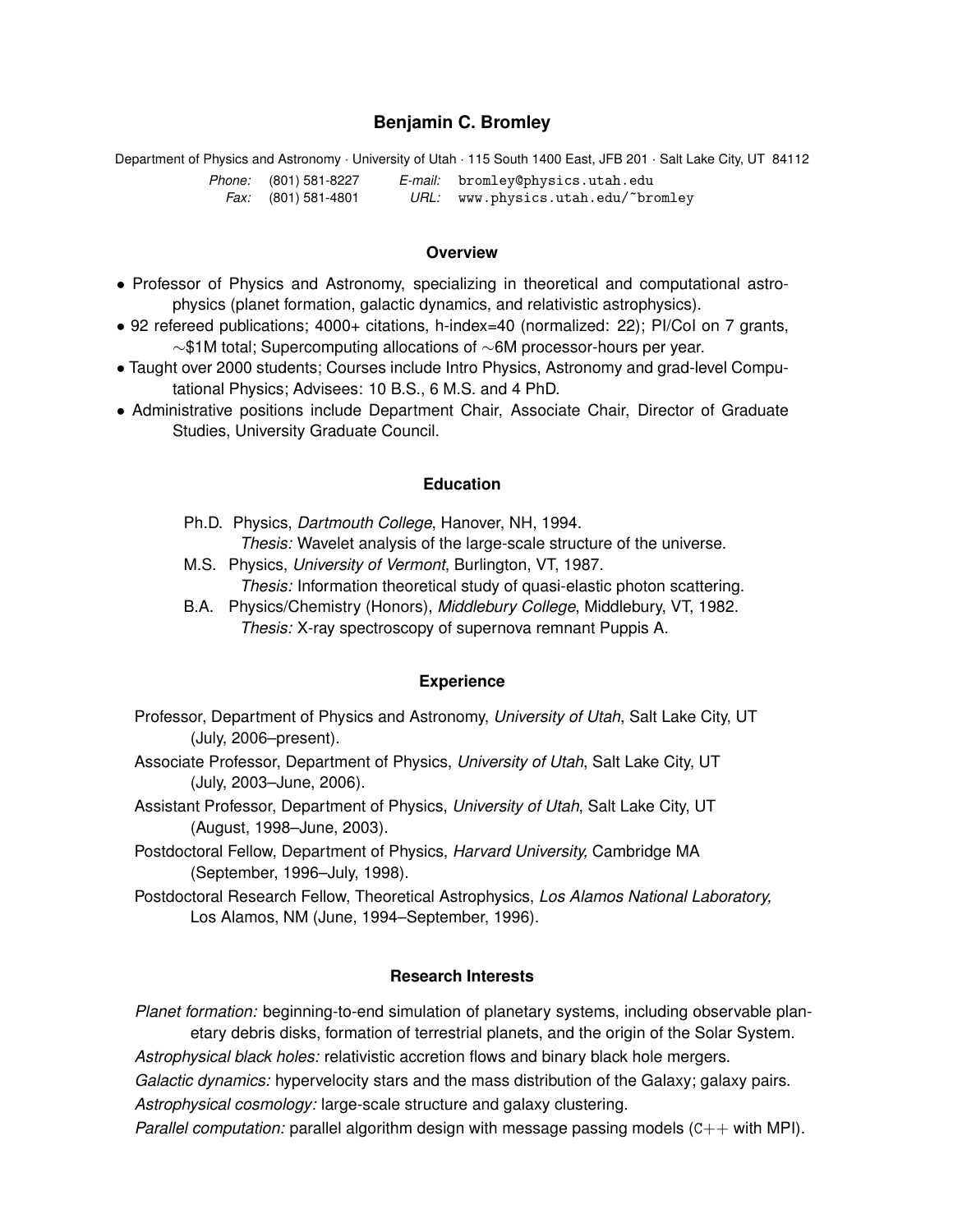## **Honors and Fellowships**

University Professor, *University of Utah*, 2005–2006. *NASA* GSRP Fellowship, *NASA* Headquarters, 1991–1993.

## **Funding Awards**

*NASA* Emerging Worlds grant (S. Kenyon & B. Bromley), 2017–present. *NASA* Advanced Innovative Concepts II grant (C. Mann et al.), 2017–2020. *NASA* Outer Planets grant (S. Kenyon & B. Bromley), 2011–2016. *NASA* Origins of Solar Systems grant (S. Kenyon & B. Bromley), 2010–2013. *NASA* Terrestrial Planet Finder grant (S. Kenyon & B. Bromley), 2006–2009. *NASA* Astrophysical Theory Program grant (R. Price et al.), 2005–2008. *NASA* Astrophysical Theory Program grant (S. Kenyon & B. Bromley), 2002–2005. *NASA* Astrophysical Theory Program grant (B. Bromley), 1999–2002.

## **Teaching and Mentoring**

*Courses at University of Utah*

Introduction to Computers in Physics (PHYS 3730/6720; 1998–2014, 2019, 2020). Computational and Statistical Methods in Physics and Astronomy (ASTR/PHYS 7730; 2019) Foundations of Astronomy (ASTR/PHYS 2500; 2013–2015) Physics for Scientists & Engineers II (PHYS 2220, E&M; 2001–2004, 2010–2013). Einstein in the  $20<sup>th</sup>$  Century & Beyond (PHYS 1905; 2005, 2006) Case Studies in Computational Engineering and Science (MATH 6790; 2001). Computational Physics I (PHYS 6730; Spring 1999–2001).

## *Students/postdocs supervised*

Served as research mentor to 10 undergraduates (one honors thesis), 6 Master's students, and 5 doctoral students; Supervised 1 post-doc (with R. Price).

## **Selected Academic Service**

*Department of Physics and Astronomy*

Chair (2016–2018); Associate Chair (2015–2016, 2019–present); Astronomy Program Task Force (2010–2016, 2018–present); Director of Graduate Studies (2010–2012);

## *University*

Graduate Council, Graduate Admissions Committee (2011–2014).

M.S. Computational Engineering & Sciences Executive Committee (2001–2014).

# *Research community*

Reviewer/panelist: NASA (2007–2015, 2018, 2019); DFG (2011–2017, 2019, 2020); RGC (2022); FGF (2015); NSF Astronomy Division (2010, 2014, 2021); CSCS (supercomputing, 2014); DOE (supercomputing, 2011); Canadian Space Agency Mission Concepts (2007).

Ad hoc reviewer: Astron. J., Astrophys. J., Icarus, Parallel & Distributed Computing, Mon. Not. Royal Astron. Soc., Nature, New Astron., Phys. Rev. Letters, Science, Space Sciences Review.

## *Outreach*

Presentations to grade schools in Granite School District, UT (misc. dates since 1998).

In the Media. Astronomy magazine, BBC, CNN, Christian Science Monitor, FoxNews, MSNBC, New York Times, Science News, Scientific American; Public Radio (Australia, Germany, U.S.).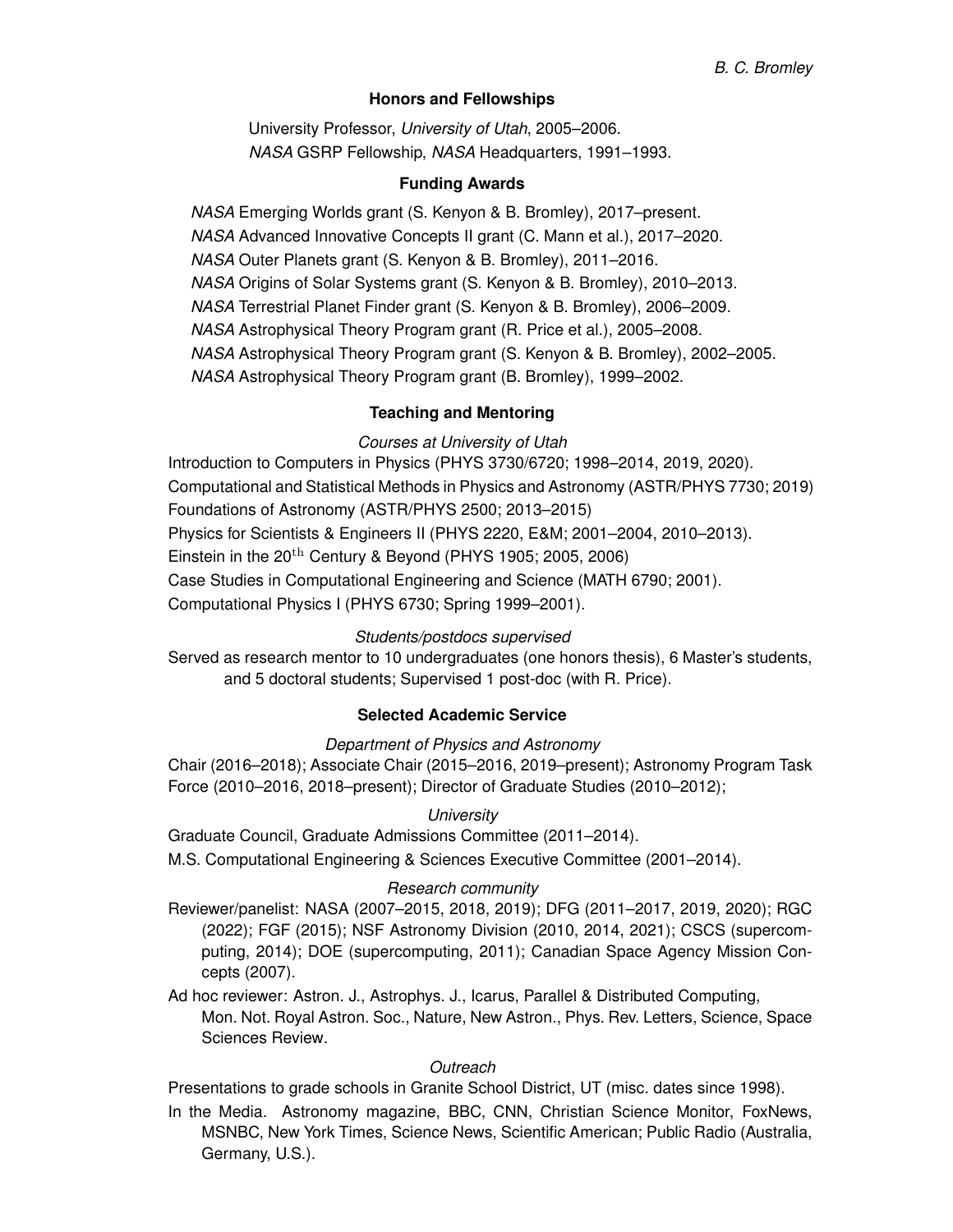### *Refereed articles*

- Kenyon, S. J., & Bromley, B. C. 2021, "A Pluto-Charon Sonata IV. Improved Constraints on the Dynamical Behavior and Masses of the Small Satellites," *Astronomical Journal*, 163, 238.
- Najita, J. R., Kenyon, S. J., & Bromley, B. C. 2021, "From Pebbles and Planetesimals to Planets and Dust: the Protoplanetary Disk–Debris Disk Connection," *Astrophysical Journal*, 925, 45.
- Bromley, B. C., Leonard, A., Quintanilla, A., King, A. J., Mann, C., & Kenyon, S. J. & 2021, "Seeking echoes of circumstellar disks in Kepler light curves," *Astronomical Journal* 162, 98.
- Kenyon, S. J., & Bromley, B. C. 2021, "A Pluto-Charon Concerto. II. Formation of a Circumbinary Disk of Debris after the Giant Impact," *Astronomical Journal*, 161, 211.
- Bromley, B. C., & Kenyon, S. J. 2021, "On the Estimation of Circumbinary Orbital Properties," *Astronomical Journal*, 161, 25.
- Kenyon, S. J., & Bromley, B. C. 2020, "Craters on Charon: Impactors From a Collisional Cascade Among Trans-Neptunian Objects," *Planetary Science*, 1, 40.
- Bromley, B. C., & Kenyon, S. J. 2020, "A Pluto-Charon Concerto: An Impact on Charon as the Origin of the Small Satellites," *Astronomical Journal*, 160, 85.
- Kenyon, S. J., & Bromley, B. C. 2019, "A Pluto-Charon Sonata III: Growth of Charon from a Circum-Pluto Ring of Debris," *Astronomical Journal*, 158, 142.
- Kenyon, S. J., & Bromley, B. C. 2019, "A Pluto-Charon Sonata: Dynamical Limits on the Masses of the Small Satellites," *Astronomical Journal*, 158, 69.
- Bromley, B. C., & Kenyon, S. J. 2019, "Ohmic heating of asteroids around magnetic stars," *Astrophysical Journal*, 876, 17.
- Kenyon, S. J., & Bromley, B. C. 2019, "A Pluto-Charon Sonata: The Dynamical Architecture of the Circumbinary Satellite System," *Astronomical Journal*, 157, 79.
- Bromley, B. C., Kenyon, S. J., Brown, W. R., & Geller, M. J. 2018, "Nearby high-speed stars in Gaia DR2," *Astrophysical Journal*, 868, 25.
- Mann, C., Tellesbo, C. A., Bromley, B. C., & Kenyon, S. J. 2018, "A framework for planet detection with faint lightcurve echoes," *Astronomical Journal*, 156, 200.
- Kenyon, S. J., Bromley, B. C., Brown, W. R., & Geller, M. J. 2018, "Impact of the Galactic Disk and Large Magellanic Cloud on the Trajectories of Hypervelocity Stars Ejected from the Galactic Center," *Astrophysical Journal*, 864, 130.
- Meisner, A. M., Bromley, B. C., Kenyon, S. J., Anderson, T. E. 2018, "A 3π search for Planet Nine at 3.4 µm with WISE and NEOWISE," *Astronomical Journal*, 155, 166.
- Kenyon, S. J., & Bromley, B. C. 2017, "Numerical Simulations of Gaseous Disks Generated from Collisional Cascades at the Roche Limits of White Dwarf Stars," *Astrophysical Journal*, 850, 50.
- Dall'Asèn, Y. G., Dimas, S. I., Tyler, S. J., Johnston, J. F., Anderton, T. R., Ivans, I. I., Gerton, J. M., Bromley, B. C., Kenyon, S. J. 2017, "Mapping the composition of chondritic meteorite Northwest Africa 3118 with micro-Raman spectroscopy," *Spectroscopy Letters*, 50, 417.
- Kenyon, S. J., & Bromley, B. C. 2017, "Numerical Simulations of Collisional Cascades at the Roche Limits of White Dwarf Stars," *Astrophysical Journal*, 844, 116.
- Bromley, B. C., & Kenyon, S. J. 2017, "Terrestrial Planet Formation: Dynamical Shake-up and the Low Mass of Mars," *Astronomical Journal*, 153, 216.
- Kenyon, S. J., & Bromley, B. C. 2017, "Variations on Debris Disks. IV. An Improved Analytical Model for Collisional Cascades," *Astrophysical Journal*, 839, 38.
- Meisner, A. M., Bromley, B. C., Nugent, P. E., Schegel, D. J., Kenyon, S. J., Schlafly, E. F., Dawson, K. S. 2017, "Searching for Planet Nine with Coadded WISE and NEOWISE-Reactivation Images," *Astronomical Journal*, 153, 65.
- Kenyon, S. J., Najita, J. R., & Bromley, B. C. 2016, "Rocky Planet Formation: Quick and Neat," *Astrophysical Journal*, 831, 8.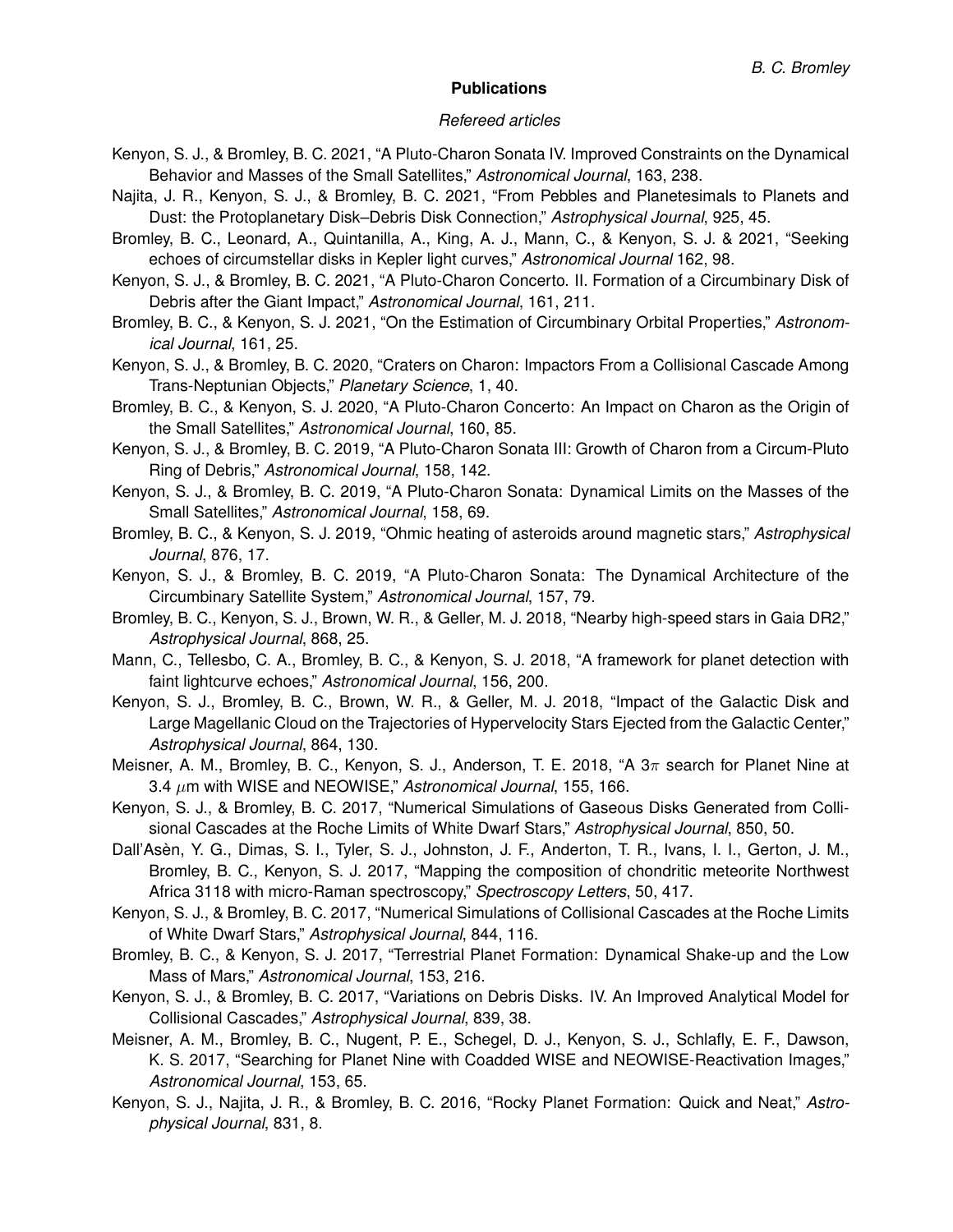### *Refereed articles (cont.)*

- Bromley, B. C., & Kenyon, S. J. 2016, "Making Planet Nine: A Scattered Giant in the Outer Solar System," *Astrophysical Journal*, 826, 46.
- Kenyon, S. J., & Bromley, B. C. 2016, "Making Planet Nine: Pebble Accretion at 250–750 AU in a Gravitationally Unstable Ring," *Astrophysical Journal*, 825, 33.
- Kenyon, S. J., & Bromley, B. C. 2016, "Variations on Debris Disks III. Collisional Cascades and Giant Impacts in the Terrestrial Zones of Solar-type Stars," *Astrophysical Journal*, 817, 51.
- Kenyon, S. J., & Bromley, B. C. 2015, "Collisional Cascade Calculations for Irregular Satellite Swarms in Fomalhaut b," *Astrophysical Journal*, 811, 60.
- Bromley, B. C., & Kenyon, S. J. 2015, "Evolution of a Ring Around the Pluto-Charon Binary," *Astrophysical Journal*, 809, 88.
- Bromley, B. C., & Kenyon, S. J. 2015, "Planet Formation Around Binary Stars: Tatooine made easy," *Astrophysical Journal*, 806, 98.
- Kenyon, S. J., & Bromley, B. C. 2015, "Formation of Super-Earth Mass Planets at 125-250 AU from a Solar-type Star," *Astrophysical Journal*, 806, 42.
- Bromley, B. C., & Kenyon, S. J. 2014, "The Fate of Scattered Planets," *Astrophysical Journal*, 796, 141.
- Czaja, B., & Bromley, B. C. 2014, "Distortion of the cosmic microwave background by the Milky Way," *Physical Review D*, 90, 047302.
- Kenyon, S. J., Bromley, B. C., Geller, M. J., & Brown, W. R. 2014, "Predicted space motions for hypervelocity and runaway stars: proper motions and radial velocities for the GAIA era," *Astrophysical Journal*, 793, 122.
- Kenyon, S. J., Currie, T., & Bromley, B. C. 2014, "Fomalhaut b as a cloud of dust: Testing aspects of planet formation theory," *Astrophysical Journal*, 786, 70.
- Kenyon, S. J., & Bromley, B. C. 2014, "Coagulation Calculations of Icy Planet Formation Around 0.1– 0.5 M<sub>o</sub> Stars: Super-Earths From Large Planetestimals," *Astrophysical Journal*, 780, 4.
- Kenyon, S. J., & Bromley, B. C. 2014, "The formation of Pluto's low mass satellites," *Astronomical Journal*, 147, 8.
- Bromley, B. C., & Kenyon, S. J. 2013, "Migration of small moons in Saturn's rings," *Astrophysical Journal*, 764, 192.
- Currie, T., Burrows, A., Madhusudhan, N., et al. 2013, "A Combined Very Large Telescope and Gemini Study of the Atmosphere of the Directly Imaged Planet, β Pictoris b," *Astrophys. Journal*, 776, 15
- Bromley, B. C., Kenyon, S. J., Geller, M. J., & Brown, W. R. 2012, "Binary Disruption by Massive Black Holes: Hypervelocity Stars, S Stars, and Tidal Disruption Events," *Astrophys. J. Letters*, 749, L42.
- Kenyon, S. J., & Bromley, B. C. 2012, "Coagulation Calculations of Icy Planet Formation at 15–150 AU: A Correlation between the Maximum Radius and the Slope of the Size Distribution for Transneptunian Objects," *Astronomical Journal*, 143, 63.
- Bromley, B. C. 2011, "Gravitationally focused dark matter around compact stars," *Astrophysical Journal Suppl.*, 197, 37.
- Bromley, B. C., & Kenyon, S. J. 2011, "Migration of planets embedded in a circumstellar disk," *Astrophysical Journal*, 735, 29.
- Bromley, B. C., & Kenyon, S. J. 2011, "A New Hybrid N-Body-Coagulation Code for the Formation of Gas Giant Planets," *Astrophysical Journal*, 731, 101.
- Kenyon, S. J., & Bromley, B. C. 2010, "Variations on Debris Disks II. Icy Planet Formation as a Function of the Bulk Properties and Initial Sizes of Planetesimals," *Astrophysical Journal Suppl.*, 188, 242.
- Bromley, B. C., Kenyon, S. J., Brown, W. R., & Geller, M. J. 2009, "Runaway Stars, Hypervelocity Stars, and Radial Velocity Surveys," *Astrophysical Journal*, 706, 925.
- Kenyon, S. J., & Bromley, B. C. 2009, "Rapid Formation of Icy Super-Earths and the Cores of Gas Giant Planets," *Astrophysical Journal Letters*, 690, 140.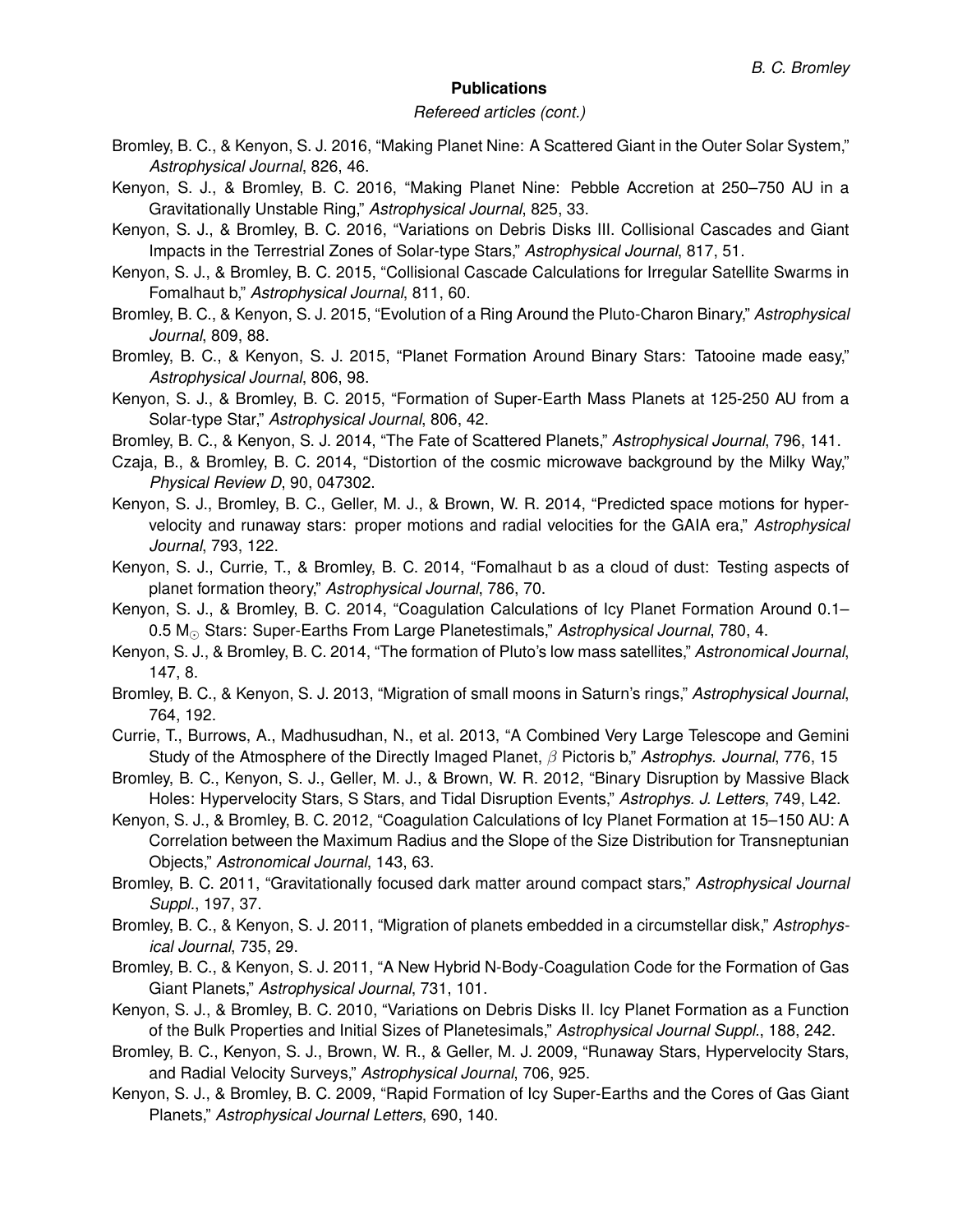### *Refereed articles (cont.)*

- Brown, W. R., Geller, M. J., Kenyon, S. J., & Bromley, B. C., 2009, "The Anisotropic Spatial Distribution of Hypervelocity Stars," *Astrophysical Journal Letters*, 690, 69.
- Kenyon, S. J., & Bromley, B. C. 2008, "Variations on Debris Disks: Icy Planet Formation at 30–150 AU around 1–3 Solar Mass Main Sequence Stars," *Astrophysical Journal Supplement Series*, 179, 451.
- Kenyon, S. J., Bromley, B. C., Geller, M. J., & Brown, W. R. 2008, "Hypervelocity Stars: From the Galactic Center to the Halo," *Astrophysical Journal*, 680, 312.
- Kenyon, S. J., Bromley, B. C., O'Brien, D. P., & Davis, D. R. 2008, "Formation and Collisional Evolution of Kuiper Belt Objects," in *The Solar System Beyond Neptune*, Barucci et al. eds. (Tucson: University of Arizona Press), 293.
- Currie, T., Kenyon, S. J., Rieke, G., Balog, Z., Bragg, A., & Bromley, B. C., 2008, "The Rise and Fall of Debris Disks: MIPS Observations of h and chi Persei and the Evolution of Mid-IR Emission from Planet Formation," *Astrophysical Journal*, 672, 558.
- Brown, W. R., Geller, M. J., Kenyon, S. J., Kurtz, M. J., & Bromley, B. C. 2007, "Hypervelocity Stars III: The Space Density and Ejection History of Main Sequence Stars from the Galactic Center," *Astrophysical Journal*, 671, 1708.
- Beetle, C., Bromley, B., Hernández, N., & Price, R. H. 2007, "Periodic standing-wave approximation: Post-Minkowski computations" *Physical Review D*, 76, 084016.
- Currie, T., Kenyon, S. J., Rieke, G., Balog, Z., & Bromley, B. C., 2007, "Terrestrial Zone Debris Disk Candidates in h & chi Persei," *Astrophysical Journal Letters*, 663, 105.
- Kennedy, G. M., Kenyon, S. J., & Bromley, B. C. 2007, "Planet formation around M-dwarfs: the moving snow line and super-Earths," *Astrophysics and Space Science*, 311, 9.
- Brown, W. R., Geller, M. J., Kenyon, S. J., Kurtz, M. J., & Bromley, B. C. 2007, "Hypervelocity Stars II: The Bound Population," *Astrophysical Journal*, 660, 331.
- Nagasawa, M., Thommes, E. W., Kenyon, S. J., Bromley, B. C., & Lin, D. N. C. 2007, "The Diverse Origins of Terrestrial Planet Systems," in *Protostars and Planets V*, V, B. Reipurth, D. Jewitt, and K. Keil, eds. (Tucson: University of Arizona), 639.
- Bromley, B. C., Kenyon, S. J., Geller, M. J., Barcikowski, E., Brown, W. R., & Kurtz, M. J. 2006, "Hypervelocity Stars: Predicting the Spectrum of Ejection Velocities," *Astrophysical Journal*, 653, 1194.
- Kennedy, G. M., Kenyon, S. J., & Bromley, B. C. 2006, "Planet formation around low mass stars: the moving snow line and super-Earths," *Astrophysical Journal Letters*, 650, 139.
- Yoshida, S., Bromley, B. C., Read, J. S., Uryu, K., Friedman, J. L. 2006, "Models of Helically Symmetric Binary Systems," in *Classical and Quantum Gravity*, 23, 599.
- Beetle, C., Bromley, B. C., Price, R. H. 2006, "Eigenspectral computations for linear gravity and nonlinear toy models," *Physical Review D*, 74, 024013.
- Bromley, B. C. & Kenyon, S. J., 2006, "A Hybrid N-body–Coagulation Code for Planet Formation" *Astronomical Journal*, 131, 2737.
- Kenyon, S. J., & Bromley, B. C. 2006, "Terrestrial Planet Formation I. The Transition from Oligarchic to Chaotic Growth," *Astronomical Journal*, 131, 1837.
- Bromley, B. C., Owen, R., & Price, R. H. 2005, "Periodic standing-wave approximation: Nonlinear scalar fields, adapted coordinates, and the eigenspectral method," *Physical Review D* 71, 105017.
- Kenyon, S. J., & Bromley, B. C. 2005, "Prospects for Detection of Catastrophic Collisions in Debris Disks," *Astronomical Journal* 130, 269.
- Kenyon, S. J., & Bromley, B. C. 2004, "Stellar encounters as the origin of distant Solar System objects in highly eccentric orbits," *Nature*, 432, 598.
- Kenyon, S. J., & Bromley, B. C. 2004, "The Size Distribution of Kuiper Belt Objects," *Astronomical Journal*, 128, 1916.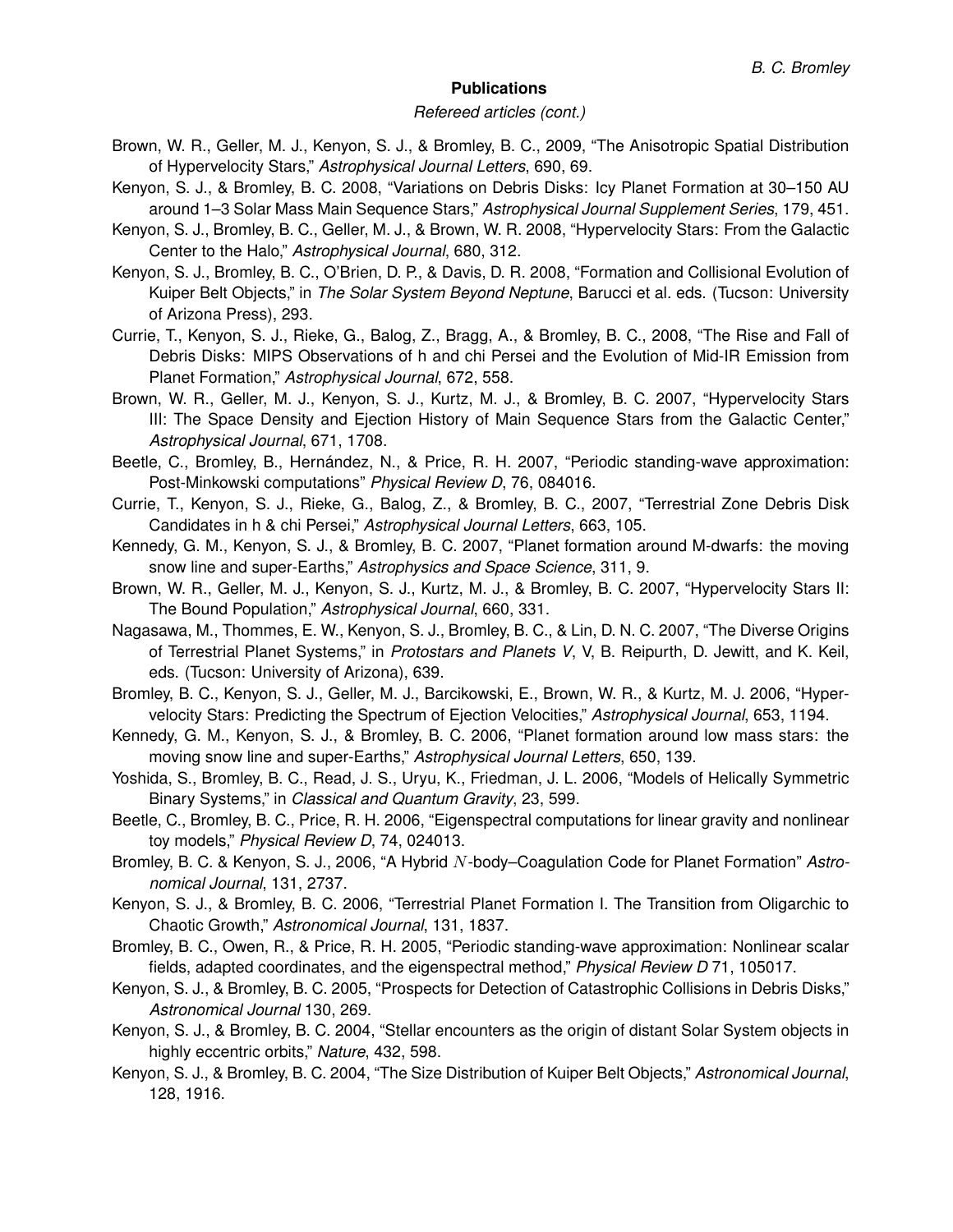### *Refereed articles (cont.)*

- Andrade, Z., Beetle, C., Blinov, A., Bromley, B. C., Burko, L. M., Cranor, M., Owen, R., & Price, R. H. 2004, "The Periodic Standing-Wave Approximation: Overview and Three Dimensional Scalar Models," *Physical Review D*, 70, 064001.
- Kenyon, S. J., & Bromley, B. C. 2004, "Detecting the Dusty Debris of Terrestrial Planet Formation," *Astrophysical Journal Letters*, 602, 133.
- Kenyon, S. J., & Bromley, B. C. 2004, "Collisional Cascades in Planetesimal Disks II. Embedded Planets," *Astronomical Journal*, 127, 513.
- Kenyon, S. J., & Bromley, B. C. 2002, "Dusty Rings: Signposts of Recent Planet Formation," *Astrophysical Journal Letters*, 577, 35.
- Kenyon, S. J., & Bromley, B. C. 2002, "Collisional Cascades in Planetesimal Disks I. Stellar Flybys," *Astronomical Journal*, 123, 1757.
- Bromley, B. C., Melia, F., & Liu, S. 2001, "Polarimetric Imaging of the Massive Black Hole in the Galactic Center," *Astrophysical Journal Letters*, 555, 83.
- Melia, F., Bromley, B. C., Liu, S., & Walker, C. K. 2001, "Measuring the Black Hole Spin in Sgr A\*," *Astrophysical Journal Letters*, 554, 37.
- Pariev, V. I., Bromley, B. C., & Miller, W. A. 2001, "On the Estimation of Relativistic Accretion Disk Parameters from Iron Emission Lines," *Astrophysical Journal*, 547, 649.
- Barton, E. J., Geller, M. J., Bromley, B. C., van Zee, L., & Kenyon, S. J. 2001, "The Tully-Fisher Relation as a Measure of Luminosity Evolution: A Low Redshift Baseline for Evolving Galaxies," *Astronomical Journal*, 121, 625.
- Kenyon, S. J., & Bromley, B. C. 2001, "Gravitational Stirring in Planetary Debris Disks," *Astronomical Journal*, 121, 538–551.
- Tegmark, M., & Bromley, B. C. 2000, "Bias is Complicated," *Physica Scripta*, T85, 59.
- Bromley, B. C., & Tegmark, M. 1999, "Is the Cosmic Microwave Background really non-Gaussian?" *Astrophysical Journal Letters*, 542, 79.
- Tegmark, M., & Bromley, B. C. 1999, "Observational Evidence for Stochastic Biasing," *Astrophysical Journal Letters*, 518, 69.
- Barton, E. J., Bromley, B. C., & Geller, M. J. 1999, "Kinematic Effects of Tidal Interaction on Galaxy Rotation Curves," *Astrophysical Journal Letters*, 511, 25.
- Pariev, V. I., & Bromley, B. C. 1998, "Line emission from an Accretion Disk around a Black Hole: Effects of Disk Structure," *Astrophysical Journal*, 508, 590.
- Bromley, B. C., Press, W. H., Lin, H., & Kirshner, R. P. 1998, "Spectral Classification and Luminosity Function of Galaxies in the Las Campanas Redshift Survey," *Astrophysical Journal*, 505, 25.
- Bromley, B. C., Miller, W. A., & Pariev, V. I. 1998, "The inner radius of the accretion disk around a supermassive black hole," *Nature*, 391, 54.
- Bromley, B. C., Warren, M. S., & Zurek, W. H. 1997, "Estimating  $\Omega$  from Galaxy Redshifts: Linear Flow Distortions and Nonlinear Clustering," *Astrophysical Journal*, 475, 414.
- Bromley, B. C., Chen, K., & Miller, W. A. 1997, "Line Emission from an Accretion Disk Around a Rotating Black Hole: Toward a Measurement of Frame Dragging," *Astrophysical Journal* 475, 57.
- Bromley, B. C. 1996, "Quasirandom Number Generators for Parallel Monte Carlo Algorithms," *Journal of Parallel and Distributed Computing*, 38, 101.
- Brainerd, T. G., Bromley, B. C., Warren, M. S., & Zurek, W. H. 1996, "Velocity Dispersion and the Redshift Space Power Spectrum," *Astrophysical Journal Letters*, 464, 103.
- Bromley, B. C. 1996, "Finite-Size Gravitational Microlenses," *Astrophysical Journal*, 476, 537.
- Tegmark, M. & Bromley, B. C. 1995, "Real-Space Cosmic Fields from Redshift-Space Distributions: A Green Function Approach," *Astrophysical Journal*, 453, 533.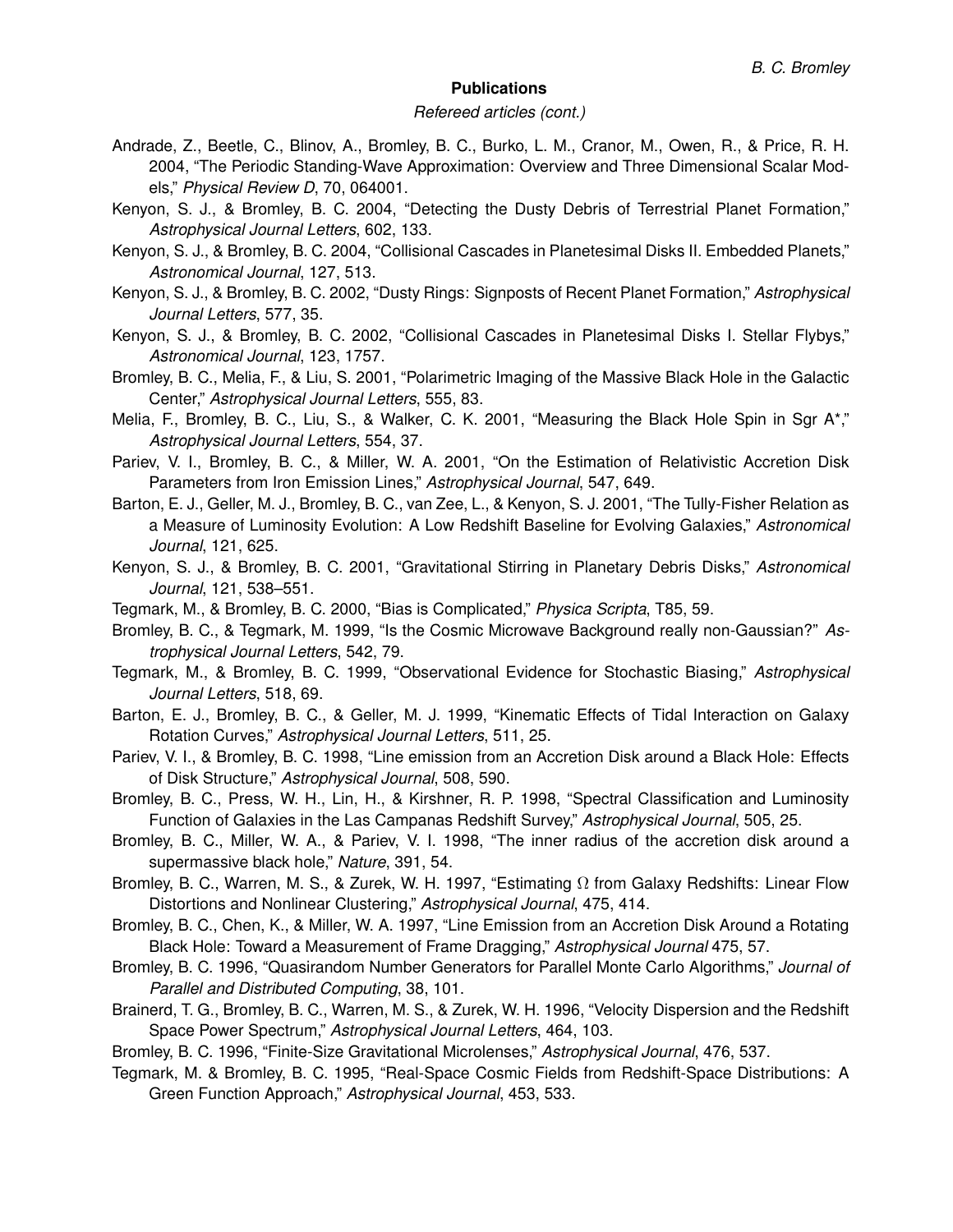### *Selected Conference Proceedings*

- Bromley, B. C. 1994, "Sampling Functions for Measuring the Cosmic Mass Density," *Astrophysical Journal Letters*, 423, 81.
- Bromley, B. C. 1994, "Correlations in Cosmic Density Fields," *Astrophysical Journal*, 437, 541.
- Bromley, B. C. 1992, "Detecting Faint Echoes in Stellar-Flare Light Curves," *Publication of the Astronomical Society of the Pacific*, 104, 1057.
- Kenyon, S. J., & Bromley, B. C. 2005, "Formation of planets and debris disks in the terrestrial zone" in *Star Formation in the Era of Three Great Observatories*, Cambridge, MA cxc.harvard.edu/stars05/agenda/program.html, p. 20.
- Vassiliev, V. V. *et al.*, 2003, "Search for TeV Annihilation Radiation from Supersymmetric Dark Matter in nearby Galaxies", in *International Cosmic Ray Conference*, 5, p. 2679.
- Bromley, B. C., & Kenyon, S. J. 2004, "Numerical calculations of terrestrial planet formation," in *The Second TPF/Darwin International Conference*, San Diego, CA

(http://planetquest1.jpl.nasa.gov/TPFDarwinConf/confProceedings.cfm).

- Kenyon, S. J., & Bromley, B. C. 2002, "Evolution of planetesimals in planetary debris disks," in *Astrophysical Supercomputing using Particle Simulations: Proceedings of IAU Symposium 208 in Tokyo*, eds. J. Makino & P. Hut (San Francisco: A. S. P.).
- Pariev, V. I., Bromley, B. C., & Miller, W. A., 2001, "Estimation of Relativistic Accretion Disk Parameters from Iron Line Emission," in *20th Texas Symposium on relativistic astrophysics, Austin, Texas, 10-15 December 2000*, eds. J. C. Wheeler & H. Martel (New York: AIP).
- Rybicki, G. B., & Bromley, B. C. 1998, "Spectral signatures of a relativistic accretion disk," in *Accretion Processes in Astrophysical Systems: Proceedings of the 8th Annual Astrophysics Conference in Maryland*, eds. S. Holt & T. Kallman (New York: AIP).
- Bromley, B. C., Miller, W. A., & Pariev, V. I. 1998, "Bounds on the inner radius of emission around supermassive black holes," in *Accretion Processes in Astrophysical Systems: Proceedings of the 8th Annual Astrophysics Conference in Maryland*, eds. S. Holt & T. Kallman (New York: AIP).
- Bromley, B. C., Laflamme, R., Warren, M. S., & Zurek, W. H. 1996, "The Distribution of Matter Around Luminous Galaxies," in *Dark Matter in Cosmology, Quantum Measurements, Experimental Gravitation, 31st Rencontre de Moriond*.
- Bromley, B. C., Brainerd, T. G., Warren, M. S., & Zurek, W. H. 1996, "Cosmic Structure on Small Scales: Results on Cluster Cores and Redshift-Space Power Spectra," in *Mapping, Measuring and Modeling the Universe, Valencia Proceedings*, ed. P. Coles (San Francisco: A. S. P. Conf. Ser.).
- Bromley, B. C., Brainerd, T. G., Warren, M. S., Zurek, W. H., & Quinn, P. J. 1995, "On Cluster Cores and Power Spectra" in *Clustering in the Universe, Proceedings of the XXX*th *Moriond Meeting*.
- Bromley, B. C., Warren, M. S., Zurek, W. H., & Quinn, P. J. 1995, "Rich Cluster Simulation: Dynamics and Mass Estimates" in *Dark Matter, Proceedings of the Fifth Annual Astrophysics Conference in Maryland*, eds. S. Holt & D. Bennett (New York: AIP). pp. 433–436.
- Bromley, B. C. 1993, "Multiresolution Analysis in Two or More Dimensions," in *Astronomical Data Analysis Software and Systems II*, ed. Hanisch, R., Brissenden, R., & Barnes, J. (San Francisco: A. S. P. Conf. Ser.).
- Bromley, B. C. 1992, "The Large-Scale Structure of the Universe: A Multiresolution Analysis," in *IEEE-SP International Symposium on Time-Frequency and Time-Scale Analysis*, ed. Atlas, L. E., & Mallat, S. (Piscataway: IEEE).